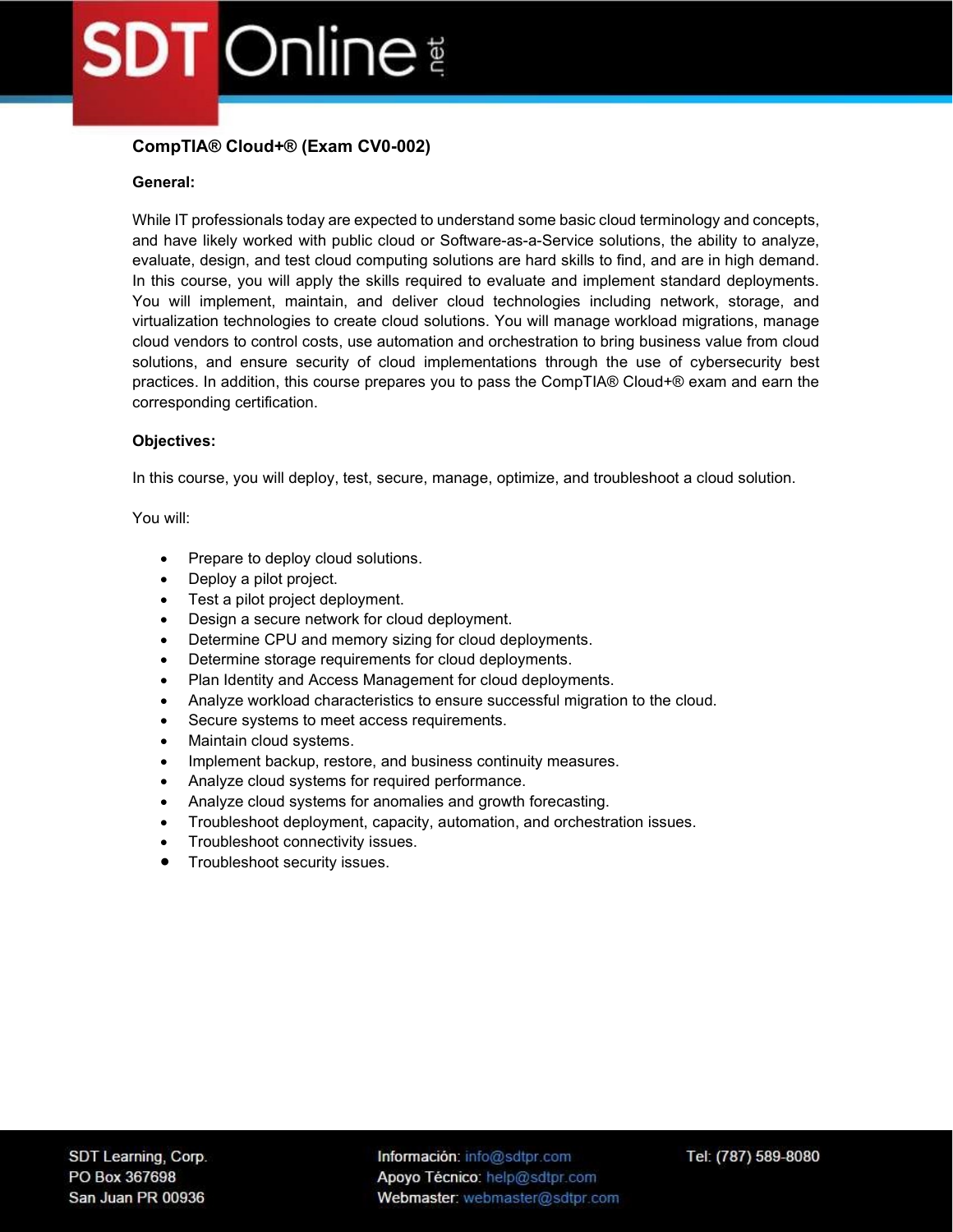#### Audience:

This course is designed for IT professionals who wish to develop cloud computing skills to enable them to move IT workloads to the cloud and integrate products and services from different providers and industries. Their focus is to ensure that cloud deployments are secure, that automation and orchestration are used effectively to bring business value from the cloud, and that costs are controlled through effective management of cloud vendors.

This course is also designed for students who are preparing to take the CompTIA Cloud+ certification exam CV0-002, or who plan to use Cloud+ as the foundation for more advanced cloud certifications or career roles.

#### Prerequisites:

To ensure your success in this course, you should have 24-36 months' experience with IT networking, network storage, and data center administration. You should also have familiarity with any major hypervisor technologies for server virtualization, basic knowledge of common cloud service models, and common cloud deployment models.

#### Duration:

Five (5) days including classroom lecture and lab sessions.

Información: info@sdtpr.com Apoyo Técnico: help@sdtpr.com Webmaster: webmaster@sdtpr.com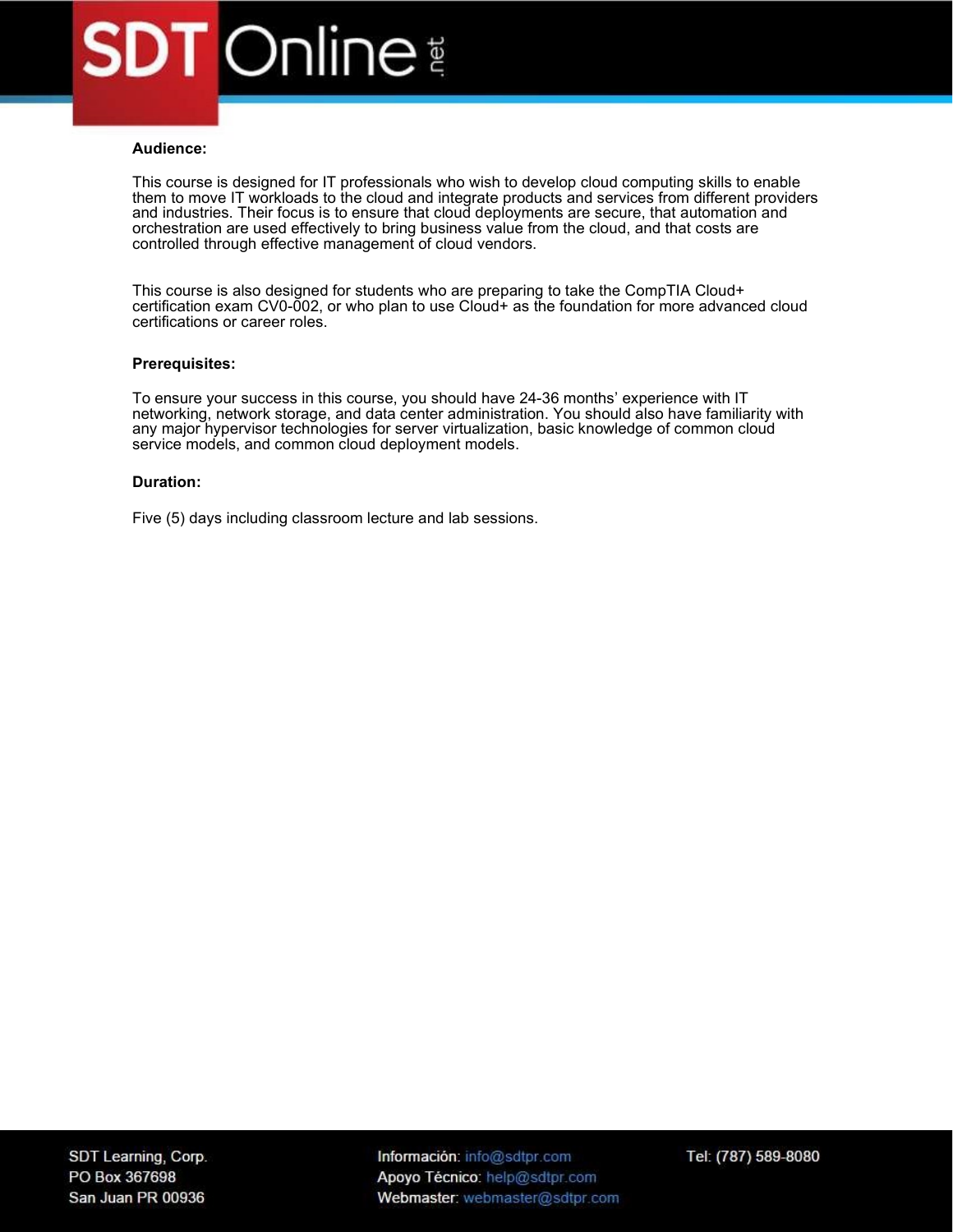#### Course Content

## Lesson 1: Preparing to Deploy Cloud Solutions

Topic A: Describe Interaction of Cloud Components and Services Topic B: Describe Interaction of Non-cloud Components and Services **Topic C:** Evaluate Existing Components and Services for Cloud Deployment **Topic D:** Evaluate Automation and Orchestration Options **Topic E: Prepare for Cloud Deployment** 

#### Lesson 2: Deploying a Pilot Project

**Topic A: Manage Change in a Pilot Project Topic B:** Execute Cloud Deployment Workflow Topic C: Complete Post-Deployment Configuration

#### Lesson 3: Testing Pilot Project Deployments

**Topic A: Identify Cloud Service Components for Testing Topic B:** Test for High Availability and Accessibility **Topic C: Perform Deployment Load Testing Topic D: Analyze Test Results** 

### Lesson 4: Designing a Secure and Compliant Cloud Infrastructure

**Topic A:** Design Cloud Infrastructure for Security Topic B: Determine Organizational Compliance Needs

### Lesson 5: Designing and Implementing a Secure Cloud Environment

- **Topic A: Design Virtual Network for Cloud Deployment**
- **Topic B:** Determine Network Access Requirements
- **Topic C:** Secure Networks for Cloud Interaction
- **Topic D:** Manage Cloud Component Security
- **Topic E:** Implement Security Technologies

Información: info@sdtpr.com Apoyo Técnico: help@sdtpr.com Webmaster: webmaster@sdtpr.com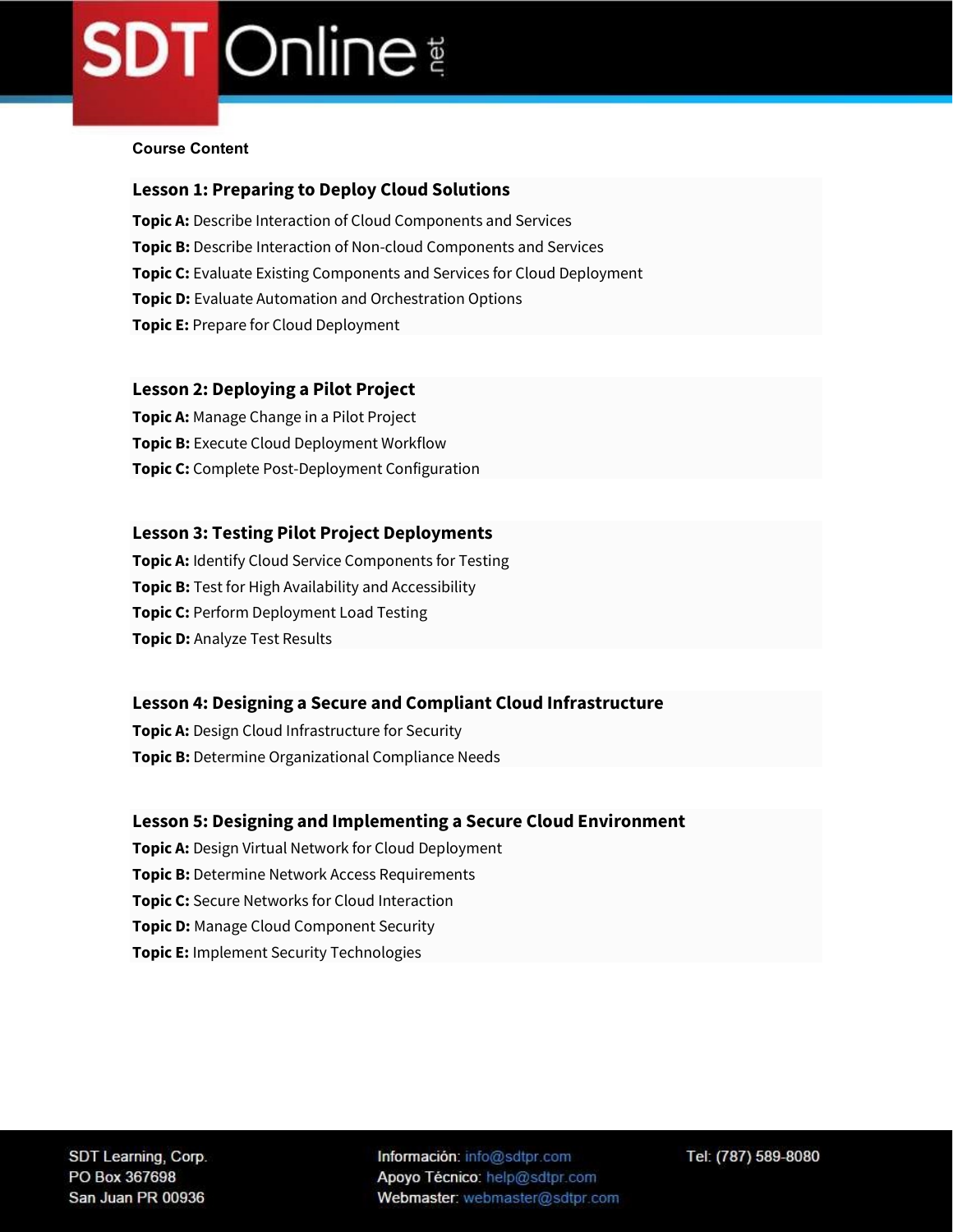### Lesson 6: Planning Identity and Access Management for Cloud Deployments

Topic A: Determine Identity Management and Authentication Technologies **Topic B:** Plan Account Management Policies for the Network and Systems **Topic C:** Control Access to Cloud Objects **Topic D: Provision Accounts** 

### Lesson 7: Determining CPU and Memory Sizing for Cloud Deployments

**Topic A: Determine CPU Size for Cloud Deployment** Topic B: Determine Memory Size for Cloud Deployment

#### Lesson 8: Determining Storage Requirements for Cloud Deployments

**Topic A: Determine Storage Technology Requirements Topic B:** Select Storage Options for Deployment **Topic C:** Determine Storage Access and Provisioning Requirements **Topic D:** Determine Storage Security Options

### Lesson 9: Analyzing Workload Characteristics to Ensure Successful Migration

Topic A: Determine the Type of Cloud Deployment to Perform **Topic B:** Manage Virtual Machine and Container Migration **Topic C:** Manage Network, Storage, and Data Migration

#### Lesson 10: Maintaining Cloud Systems

**Topic A: Patch Cloud Systems** Topic B: Design and Implement Automation and Orchestration for Maintenance

## Lesson 11: Implementing Backup, Restore, Disaster Recovery, and Business Continuity Measures

Topic A: Back Up and Restore Cloud Data **Topic B: Implement Disaster Recovery Plans Topic C:** Implement Business Continuity Plans

Información: info@sdtpr.com Apoyo Técnico: help@sdtpr.com Webmaster: webmaster@sdtpr.com